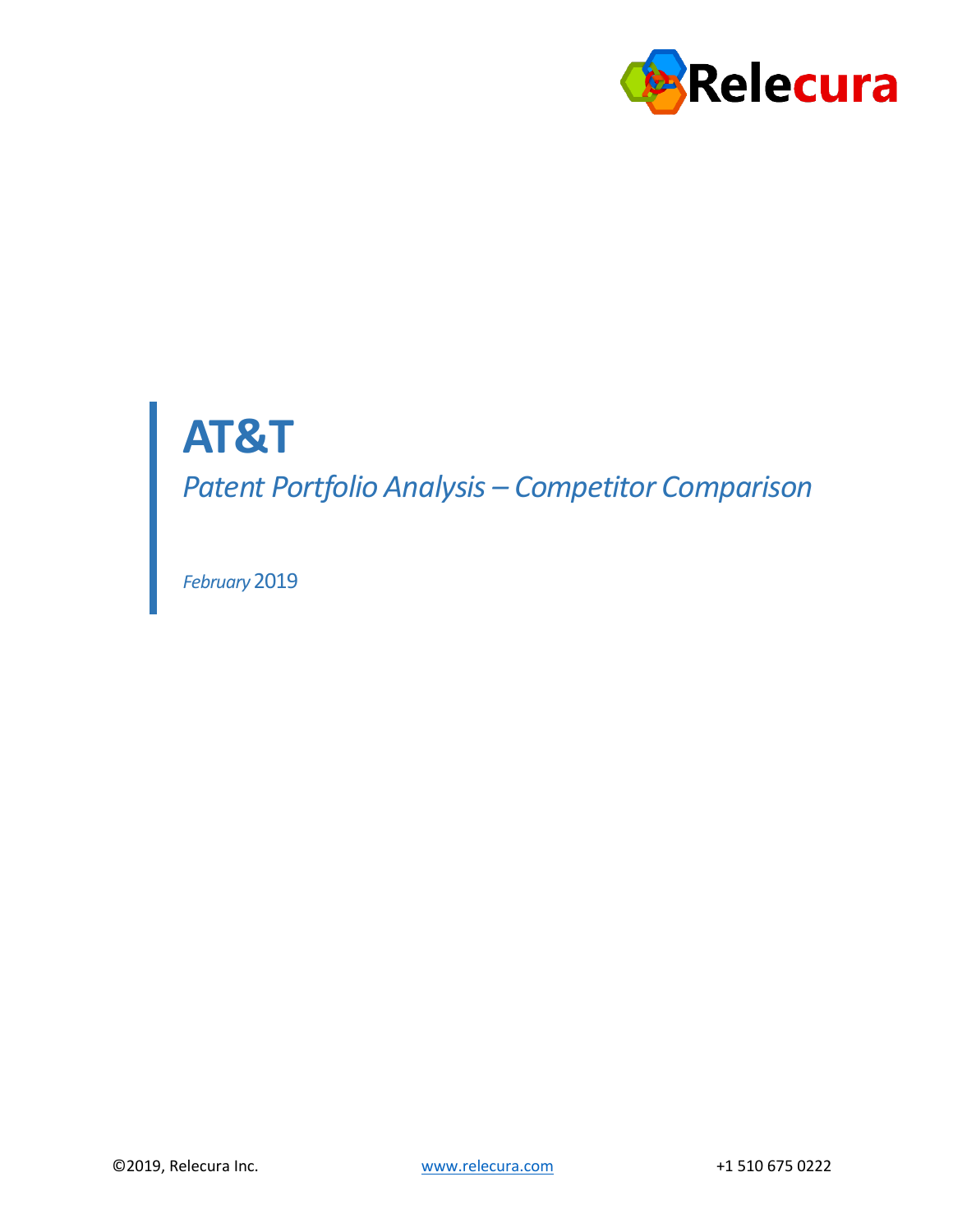

#### Introduction

AT&T is the world's largest telecommunications company that provides wireless communications, local exchange, and long-distance services for consumers and businesses in the United States and internationally. The company offers its services in two segments: wireless and wireline.

For this report, we have analyzed a total of 17,064 currently active published patent applications in AT&T's portfolio. Note that we have not included the patent assets of Warner Media (Time Warner) while providing the analytics for AT&T's portfolio. Time Warner was acquired by AT&T in October 2016 and the deal closed in June 2018. We have however included the patent assets of Warner Media in the competitive comparison presented at the end of this report.

Unless otherwise stated, the report displays numbers for published patent applications. The analytics are presented in the various charts and tables that follow. These include the following,

- 
- Published Applications Growth Patent transfers from AT&T
- 
- 
- 
- Top Forward Citing (FC) Assignees
- Technology Focus of FC Assignees
- Top 20 CPC Codes
- Portfolio Summary Growth of the Top 10 CPC Codes
	-
- Key Geographies Key Patents in the Portfolio
- Top Technologies  **Patent Quality by Sub-technologies** Patent Quality by Sub-technologies
- Top Sub-technologies **•** High Value Patents By Rating Buckets
	- Taxonomy
	- Competitor Comparison

#### **Insights**

- The average patent quality of the portfolio is relatively high. The portfolio has an average Relecura Star rating of 2.69 out of 5. Typically, a patent with a Relecura Star rating of 3 or more is deemed as one of high-quality.
- The US is the preferred jurisdiction for AT&T with 85% of its filings done here.
- About 50% of AT&T's patent portfolio covers the technology area of 'Data Transmission'.
- The CPC code H04B 3/52 (Systems for transmission between fixed stations via waveguides) shows <sup>a</sup> rapid year-on-year growth post 2015.
- A technology category-wise comparison shows that Warner Media has a stronger patent position in areas related to TV.
- The competitor comparison done, over the various technology categories, shows us that the combined portfolio of AT&T and Warner Media leads from an IP standpoint, against its competitors from the telecom, cable entertainment and video streaming sectors. Warner Media's patent assets enhance the coverage of the combined portfolio in technologies related to TV and video-on-demand.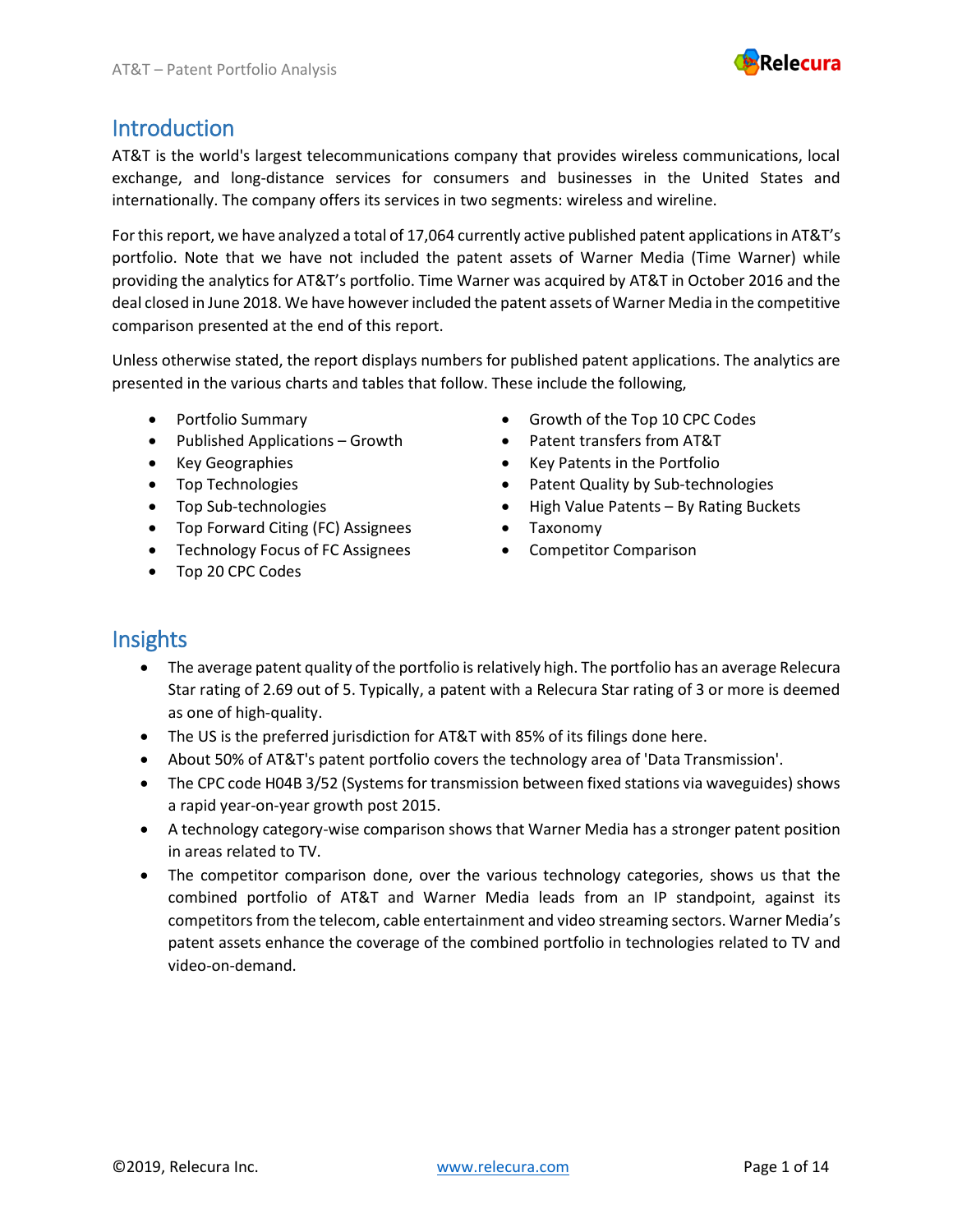

#### Published Applications - Summary



#### Published Applications - Growth

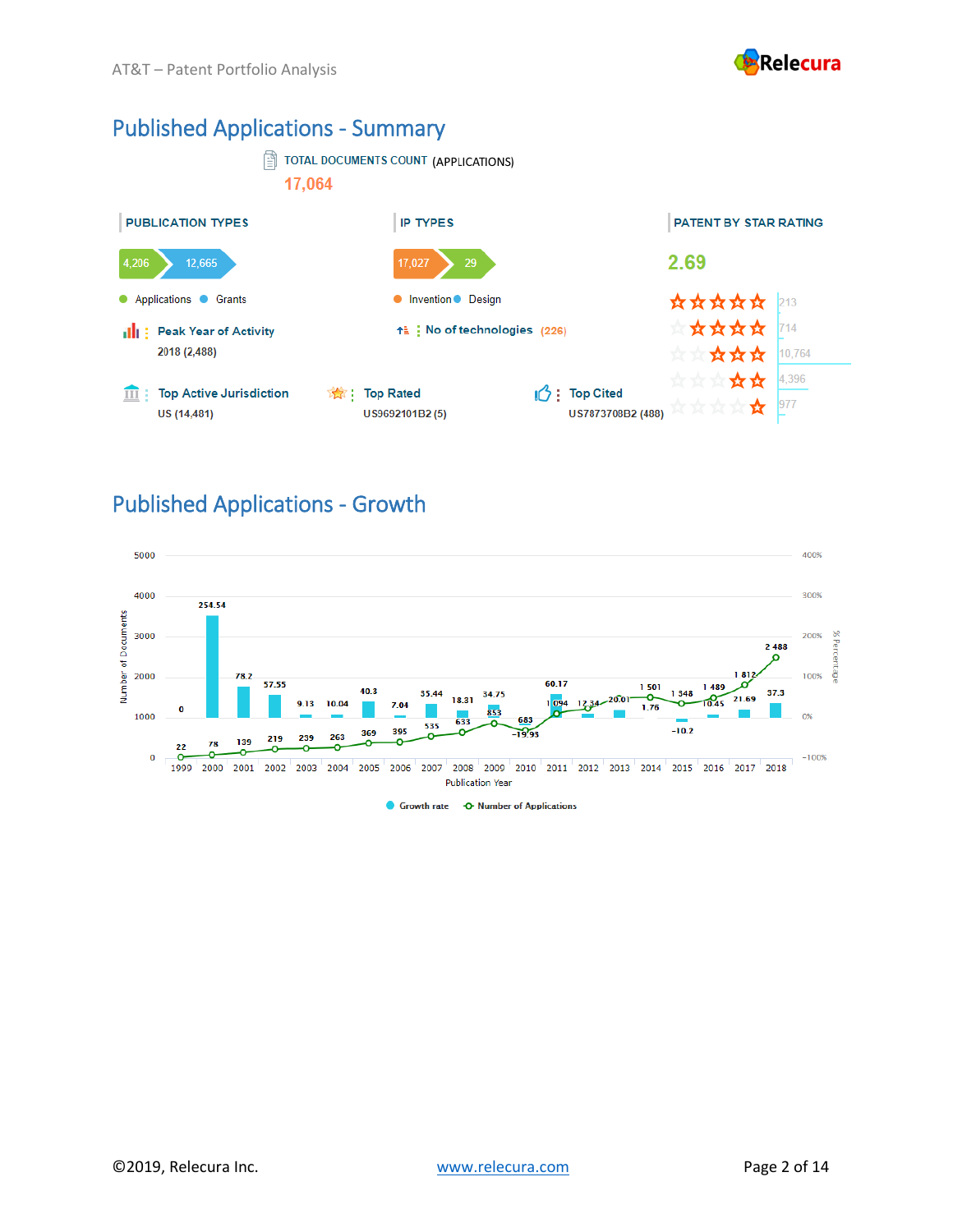

# Key Geographies



# Top Technologies

| <b>Technologies</b>                        | # Applications |
|--------------------------------------------|----------------|
| Data Transmission                          | 8175           |
| <b>Digital Data Processing</b>             | 4950           |
| <b>Wireless Communication Networks</b>     | 4913           |
| <b>Telephonic Communication</b>            | 3729           |
| <b>Pictorial Communication</b>             | 3588           |
| Signal Transmission                        | 2434           |
| Data Processing Systems                    | 2124           |
| <b>Communication Switches &amp; Relays</b> | 911            |
| <b>Multiplex Communication</b>             | 791            |
| <b>Broadcast Communication</b>             | 603            |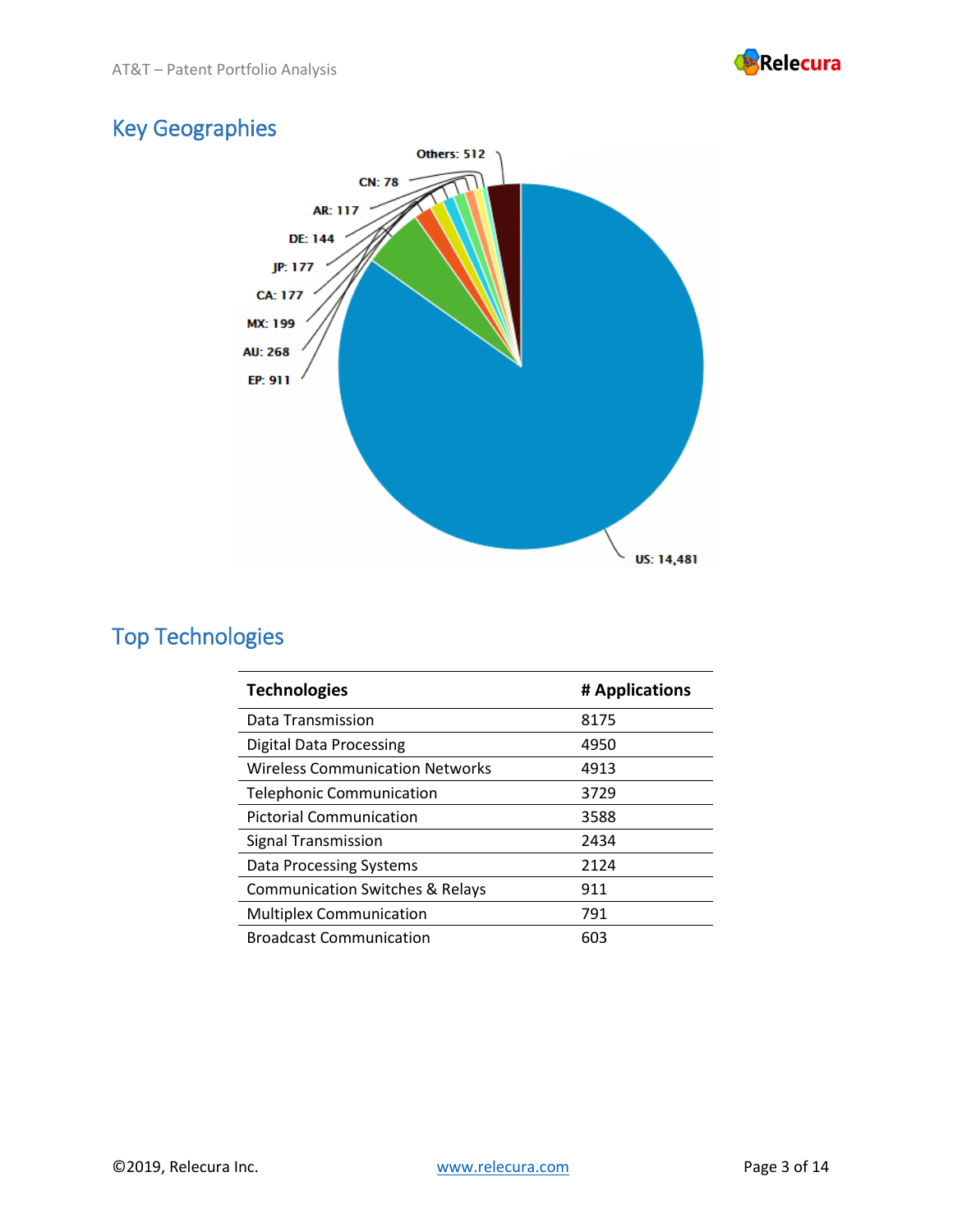

# Top Sub-technologies

| <b>Sub-Technologies</b>                                               | # Applications |
|-----------------------------------------------------------------------|----------------|
| Data switching networks                                               | 3797           |
| Arrangements, apparatus, circuits or systems for digital transmission | 3286           |
| Interactive TV, Video on demand                                       | 3018           |
| Providing wireless communication services to user via network         | 2598           |
| Automatic or semi-automatic telephone exchanges                       | 2269           |
| TV systems                                                            | 2151           |
| Communication protocols supporting network applications               | 2120           |
| Architecture for network security                                     | 1530           |
| Digital computers and data processing devices                         | 1519           |
| Network protocols for real time communication                         | 1440           |

# Top Forward Citing (FC) Assignees

| <b>FC Assignees</b> | # Applications |
|---------------------|----------------|
| IBM                 | 1922           |
| <b>MICROSOFT</b>    | 1638           |
| SAMSUNG             | 1454           |
| <b>GOOGLE</b>       | 1102           |
| QUALCOMM            | 1044           |
| ERICSSON            | 1013           |
| <b>VERIZON</b>      | 996            |
| <b>CISCO</b>        | 931            |
| ALCATEL-LUCENT      | 899            |
| HUAWEI              | 891            |

## Technologies cited by FC Assignees

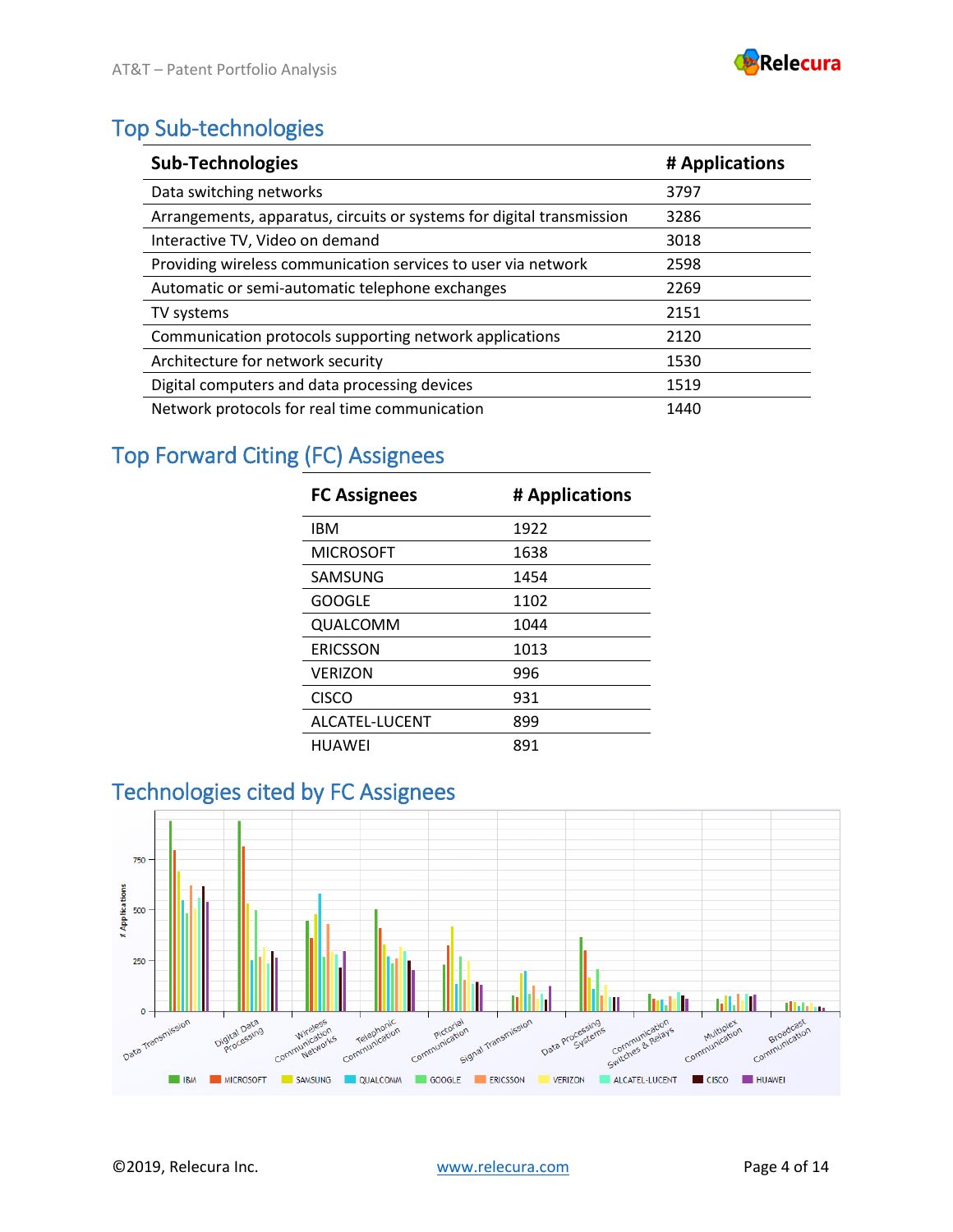

# Published Applications - Top 20 CPC Codes

| <b>CPC Code</b>         | <b>Description</b>                                                                                                                                                                                                                          | # Applications |
|-------------------------|---------------------------------------------------------------------------------------------------------------------------------------------------------------------------------------------------------------------------------------------|----------------|
| H04W 4/02               | Providing wireless communication services to user via network >><br>Services making use of location information                                                                                                                             | 647            |
| <b>H04N</b><br>7/17318  | TV systems >> Direct or substantially direct transmission and<br>handling of requests                                                                                                                                                       | 526            |
| H04B 3/52               | Line transmission >> Systems for transmission between fixed<br>stations via waveguides                                                                                                                                                      | 467            |
| H04W 12/06              | Security arrangements, Authentication, Protecting privacy for<br>wireless communication >> Authentication                                                                                                                                   | 463            |
| G06Q 30/02              | Data processing adapted for billing, commerce or marketing >><br>Marketing, e.g. market research and analysis, surveying,<br>promotions, advertising, buyer profiling, customer management or<br>rewards; Price estimation or determination | 458            |
| H04W 12/08              | Security arrangements, Authentication, Protecting privacy for<br>wireless communication >> Access security                                                                                                                                  | 397            |
| <b>H04L</b><br>65/1069  | Network protocols for real time communication >> Setup                                                                                                                                                                                      | 388            |
| H04L 67/306             | Communication protocols supporting network applications >> User<br>profiles                                                                                                                                                                 | 383            |
| <b>H04N</b><br>21/812   | Interactive TV, Video on demand >> involving advertisement data                                                                                                                                                                             | 383            |
| <b>H04N</b><br>21/64322 | Interactive TV, Video on demand >> IP                                                                                                                                                                                                       | 376            |
| <b>H04N</b><br>21/47202 | Interactive TV, Video on demand >> for requesting content on<br>demand, e.g. video on demand                                                                                                                                                | 374            |
| <b>H04N</b><br>21/4532  | Interactive TV, Video on demand >> involving end-user<br>characteristics, e.g. viewer profile, preferences                                                                                                                                  | 354            |
| <b>H04N</b><br>21/6125  | Interactive TV, Video on demand >> involving transmission via<br>Internet                                                                                                                                                                   | 349            |
| <b>H04N</b><br>21/482   | Interactive TV, Video on demand >> End-user interface for program<br>selection                                                                                                                                                              | 336            |
| H04L 63/08              | Architecture for network security >> for supporting authentication<br>of entities communicating through a packet data network                                                                                                               | 335            |
| <b>H04N</b><br>21/6143  | Interactive TV, Video on demand >> involving transmission via a<br>satellite                                                                                                                                                                | 334            |
| <b>H04L</b><br>65/1016  | Network protocols for real time communication >> IMS                                                                                                                                                                                        | 330            |
| H04W 4/12               | Providing wireless communication services to user via network >><br>Messaging; Mailboxes; Announcements                                                                                                                                     | 323            |
| <b>H04N</b><br>21/4788  | Interactive TV, Video on demand >> communicating with other<br>users, e.g. chatting                                                                                                                                                         | 318            |
| H04B 3/54               | Line transmission >> Systems for transmission via power distribution<br>lines                                                                                                                                                               | 310            |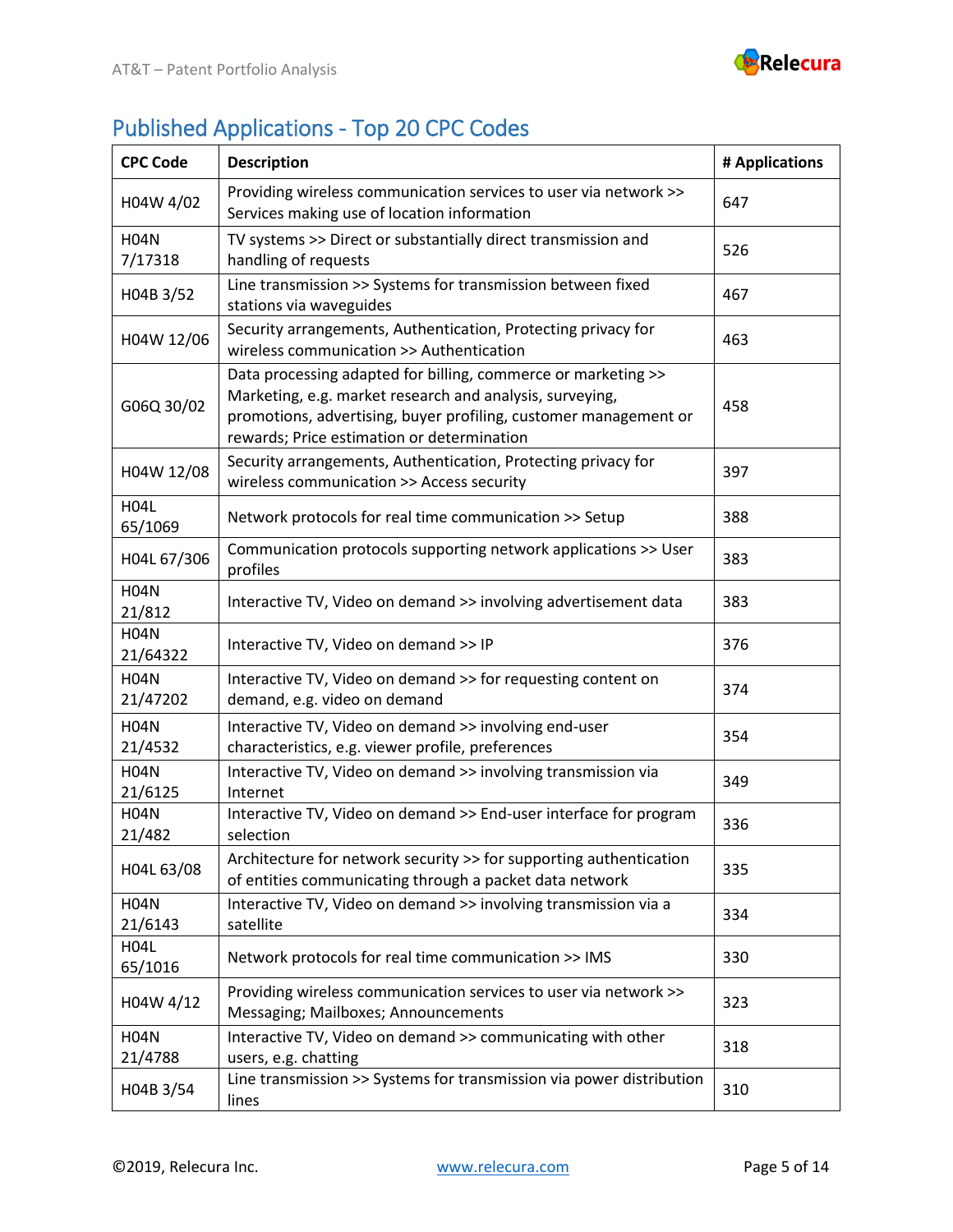



# Evolution of Technologies - CPC Code Analysis

| Class Code              | Description                                                                                                                                                                                                                              |
|-------------------------|------------------------------------------------------------------------------------------------------------------------------------------------------------------------------------------------------------------------------------------|
| H04W 4/02               | Providing wireless communication services to user via network >> Services making<br>use of location information                                                                                                                          |
| <b>H04N</b><br>7/17318  | TV systems >> Direct or substantially direct transmission and handling of requests                                                                                                                                                       |
| H04B 3/52               | Line transmission >> Systems for transmission between fixed stations via waveguides                                                                                                                                                      |
| H04W 12/06              | Security arrangements, Authentication, Protecting privacy for wireless<br>communication >> Authentication                                                                                                                                |
| G06Q 30/02              | Data processing adapted for billing, commerce or marketing >> Marketing, e.g.<br>market research and analysis, surveying, promotions, advertising, buyer profiling,<br>customer management or rewards; Price estimation or determination |
| H04W 12/08              | Security arrangements, Authentication, Protecting privacy for wireless<br>communication >> Access security                                                                                                                               |
| <b>H04L</b><br>65/1069  | Network protocols for real time communication >> Setup                                                                                                                                                                                   |
| H04L 67/306             | Communication protocols supporting network applications >> User profiles                                                                                                                                                                 |
| H04N 21/812             | Interactive TV, Video on demand >> involving advertisement data                                                                                                                                                                          |
| <b>H04N</b><br>21/64322 | Interactive TV, Video on demand >> IP                                                                                                                                                                                                    |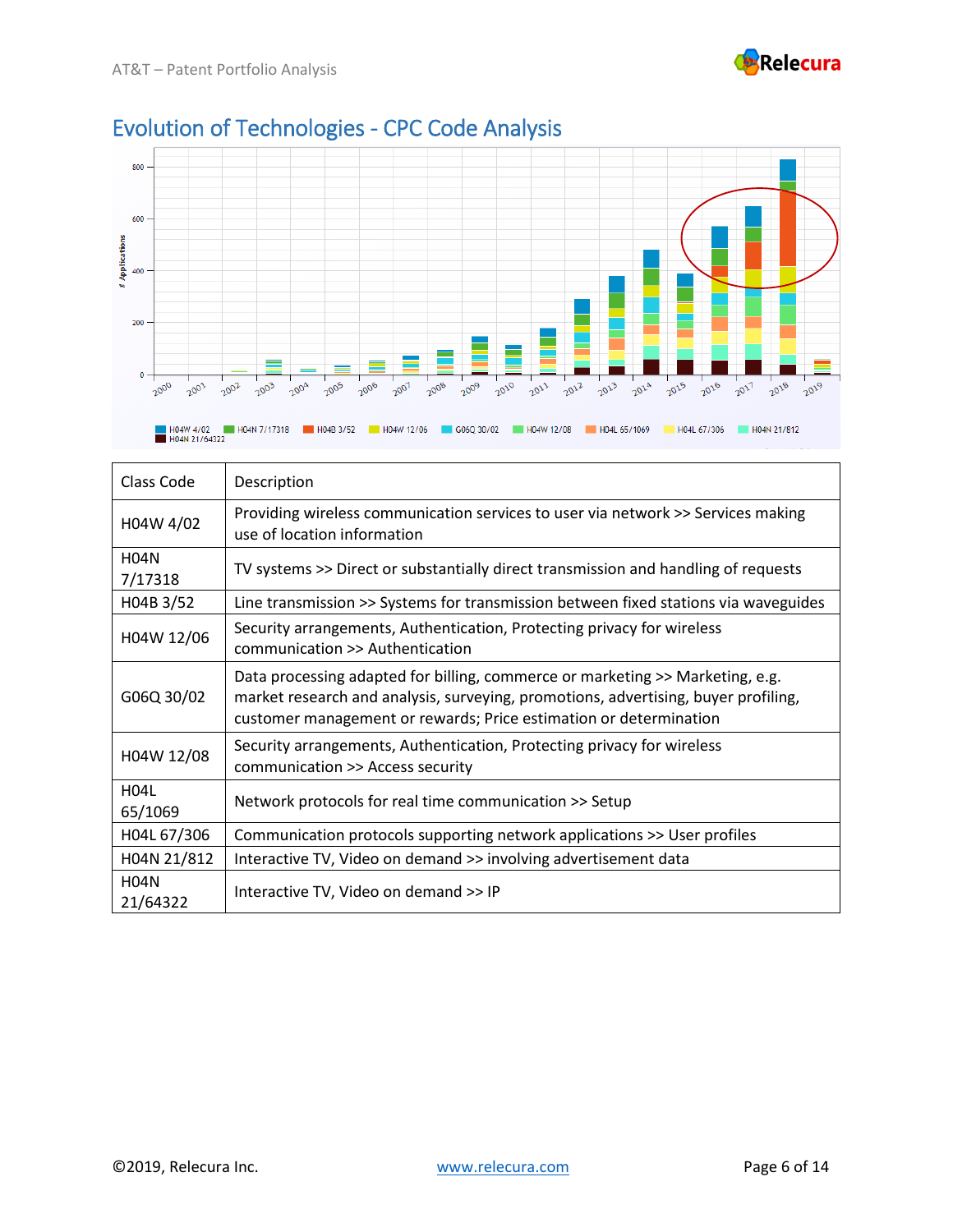



# Patent Application Transfers from AT&T to other Companies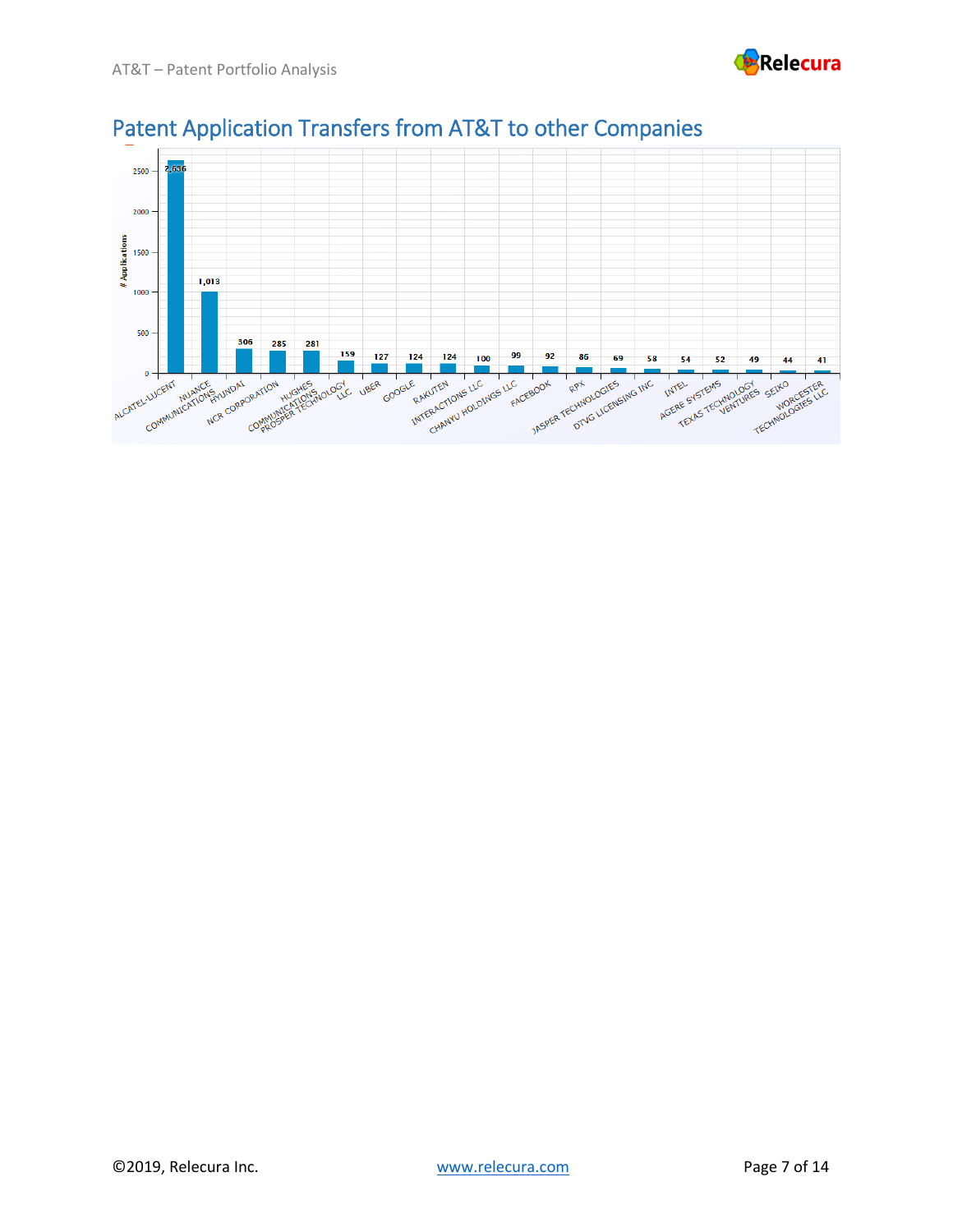

# Key Patents

| Publication<br>Number | Title                                                                                                                                                                           | Technologies                                                                                                                                                                                                                                                                | Star<br>Rating |
|-----------------------|---------------------------------------------------------------------------------------------------------------------------------------------------------------------------------|-----------------------------------------------------------------------------------------------------------------------------------------------------------------------------------------------------------------------------------------------------------------------------|----------------|
| US9692101B2           | Guided wave couplers for<br>coupling electromagnetic waves<br>between a waveguide surface<br>and a surface of a wire                                                            | Electric Elements - Waveguides   Signal<br>Transmission                                                                                                                                                                                                                     | 5              |
| US9973299B2           | Method and apparatus for<br>adjusting a mode of<br>communication in a<br>communication network                                                                                  | Data Transmission   Measurement - Electric &<br>Magnetic Variables   Power Supply &<br>Distribution Circuits   Signal<br>Transmission   Wireless Communication<br>Networks   Greentech - Reduction &<br>Transmission Of Greenhouse Gases   Greentech -<br><b>Smart Grid</b> | 5              |
| US10009067B2          | Method and apparatus for<br>configuring a communication<br>interface                                                                                                            | Signal Transmission   Measurement - Electric &<br>Magnetic Variables   Power Supply &<br>Distribution Circuits   Greentech - Reduction &<br>Transmission Of Greenhouse Gases   Greentech -<br>Smart Grid   Data Transmission                                                | 4.5            |
| US9544006B2           | Transmission device with mode<br>division multiplexing and<br>methods for use therewith                                                                                         | Multiplex Communication   Electric Elements -<br>Aerials   Signal Transmission                                                                                                                                                                                              | 4.5            |
| US8417939B2           | Method and apparatus for file<br>sharing between a group of user<br>devices with encryption-<br>decryption information sent via<br>satellite and the content sent<br>separately | Pictorial Communication   Broadcast<br>Communication   Data Transmission                                                                                                                                                                                                    | 4.5            |
| US10170840B2          | Apparatus and methods for<br>sending or receiving<br>electromagnetic signals                                                                                                    | Electric Elements - Aerials   Electric Elements -<br>Waveguides   Electric Elements - Connectors,<br>Collectors   Signal Transmission                                                                                                                                       | 4.5            |
| US9564947B2           | Guided-wave transmission device<br>with diversity and methods for<br>use therewith                                                                                              | Signal Transmission   Electric Elements -<br>Waveguides   Data Transmission                                                                                                                                                                                                 | 4.5            |
| US10009901B2          | Method, apparatus, and<br>computer-readable storage<br>medium for managing utilization<br>of wireless resources between<br>base stations                                        | Wireless Communication Networks   Data<br>Transmission                                                                                                                                                                                                                      | 4.5            |
| US9628116B2           | Apparatus and methods for<br>transmitting wireless signals                                                                                                                      | Signal Transmission   Electric Elements -<br>Waveguides   Electric Elements -<br>Aerials   Speakers, Microphones & Acoustic<br>Transducers   Digital Data Processing                                                                                                        | 4.5            |
| US9917341B2           | Apparatus and method for<br>launching electromagnetic waves<br>and for modifying radial<br>dimensions of the propagating<br>electromagnetic waves                               | Electric Elements - Waveguides   Signal<br>Transmission                                                                                                                                                                                                                     | 4.5            |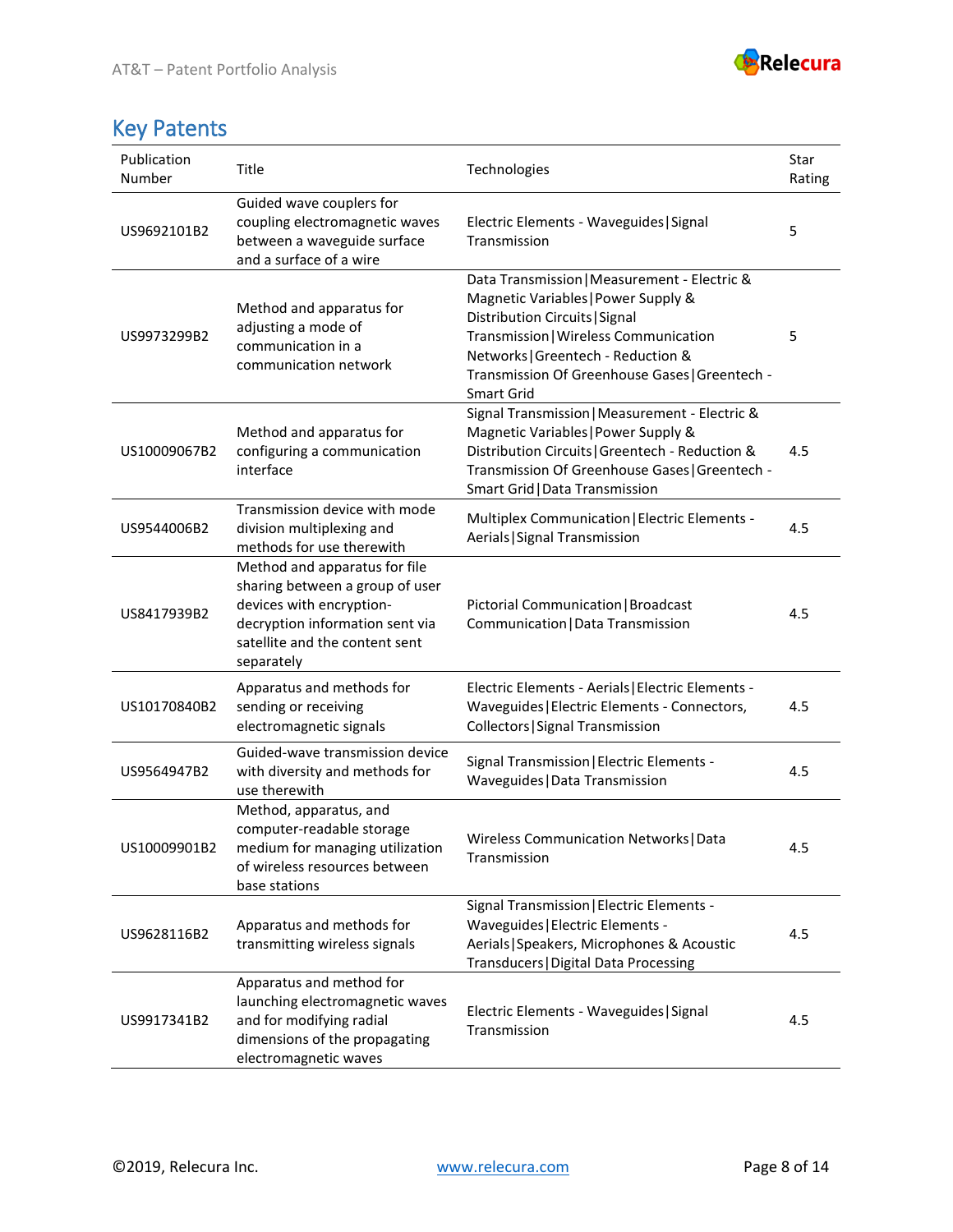#### AT&T – Patent Portfolio Analysis



| Publication<br>Number | Title                                                                                                                                                                               | Technologies                                                                                                                                                                                                                                                                | Star<br>Rating |
|-----------------------|-------------------------------------------------------------------------------------------------------------------------------------------------------------------------------------|-----------------------------------------------------------------------------------------------------------------------------------------------------------------------------------------------------------------------------------------------------------------------------|----------------|
| US9653770B2           | Guided wave coupler, coupling<br>module and methods for use<br>therewith                                                                                                            | Electric Elements - Waveguides   Electric<br>Elements - Aerials   Signal Transmission   Wireless<br><b>Communication Networks</b>                                                                                                                                           | 4.5            |
| US9847850B2           | Method and apparatus for<br>adjusting a mode of<br>communication in a<br>communication network                                                                                      | Data Transmission   Measurement - Electric &<br>Magnetic Variables   Power Supply &<br>Distribution Circuits   Signal<br>Transmission   Wireless Communication<br>Networks   Greentech - Reduction &<br>Transmission Of Greenhouse Gases   Greentech -<br><b>Smart Grid</b> | 4.5            |
| US9912033B2           | Guided wave coupler, coupling<br>module and methods for use<br>therewith                                                                                                            | Electric Elements - Waveguides   Electric<br>Elements - Aerials   Signal Transmission   Wireless<br><b>Communication Networks</b>                                                                                                                                           | 4.5            |
| US9871282B2           | At least one transmission<br>medium having a dielectric<br>surface that is covered at least in<br>part by a second dielectric                                                       | Electric Elements - Waveguides                                                                                                                                                                                                                                              | 4.5            |
| US10063280B2          | Monitoring and mitigating<br>conditions in a communication<br>network                                                                                                               | Signal Transmission   Signal Transmission<br>Systems   Electric Elements -<br>Waveguides   Electric Elements -<br>Aerials   Communication Switches & Relays                                                                                                                 | 4.5            |
| US10194437B2          | Backhaul link for distributed<br>antenna system                                                                                                                                     | Wireless Communication Networks   Signal<br>Transmission   Data Transmission   Multiplex<br>Communication   Power Supply & Distribution<br><b>Circuits</b>                                                                                                                  | 4.5            |
| US10033107B2          | Method and apparatus for<br>coupling an antenna to a device                                                                                                                         | Electric Elements - Aerials   Electric Elements -<br>Waveguides   Signal Transmission   Data<br>Transmission                                                                                                                                                                | 4.5            |
| US9628854B2           | Method and apparatus for<br>distributing content in a<br>communication network                                                                                                      | Pictorial Communication   Wireless<br><b>Communication Networks</b>                                                                                                                                                                                                         | 4.5            |
| US8174970B2           | Methods of implementing<br>dynamic QoS and/or bandwidth<br>provisioning and related data<br>networks, data service providers,<br>routing gateways, and computer<br>program products | Data Transmission   Wireless Communication<br><b>Networks</b>                                                                                                                                                                                                               | 4.5            |
| US8522312B2           | Access control lists and profiles<br>to manage femto cell coverage                                                                                                                  | Wireless Communication Networks   Control<br>Systems - General   Digital Data Processing   Data<br>Processing Systems   Signal Transmission   Data<br>Transmission   Telephonic Communication                                                                               | 4.5            |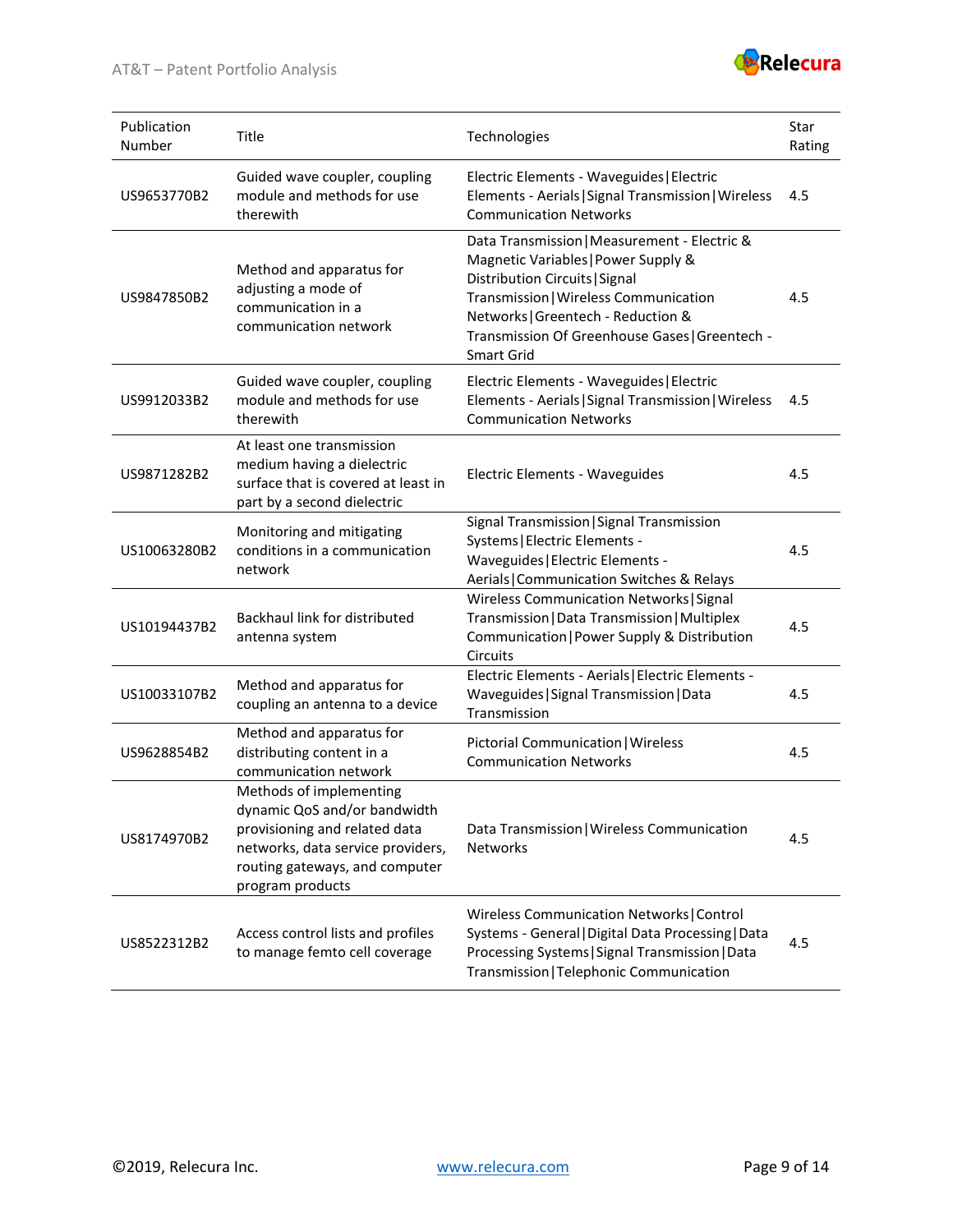

### Patent Quality by Sub-technologies *(Relecura Star Rating on a scale of 5)*



**O** data switching networks **O** arrangements, apparatus, circuits or systems for digital transmission **O** interactive tv, video on demand O providing wireless communication services to user via network C automatic or semi-automatic telephone exchanges C tv systems Communication protocols supporting network applications Carchitecture for network security Caristal computers and data processing devices network protocols for real time communication

| Sub-technologies                                                         |    | <b>Star Rating</b> |     |     |       |     |     |    |     |  |  |  |
|--------------------------------------------------------------------------|----|--------------------|-----|-----|-------|-----|-----|----|-----|--|--|--|
|                                                                          |    | 1                  | 1.5 | 2   | 2.5   | 3   | 3.5 | 4  | 4.5 |  |  |  |
| Data switching networks                                                  | 44 | 147                | 279 | 610 | 2,077 | 429 | 106 | 76 | 30  |  |  |  |
| Arrangements, apparatus, circuits or<br>systems for digital transmission | 34 | 100                | 276 | 383 | 1,972 | 369 | 72  | 58 | 23  |  |  |  |
| Interactive TV, Video on demand                                          | 11 | 194                | 315 | 257 | 1,715 | 412 | 64  | 38 | 12  |  |  |  |
| Providing wireless communication<br>services to user via network         | 11 | 45                 | 144 | 226 | 1,581 | 389 | 108 | 68 | 26  |  |  |  |
| Automatic or semi-automatic telephone<br>exchanges                       | 43 | 83                 | 134 | 430 | 1,215 | 258 | 63  | 39 | 5   |  |  |  |
| TV systems                                                               |    | 158                | 174 | 203 | 1,191 | 313 | 59  | 33 | 8   |  |  |  |
| Communication protocols supporting<br>network applications               | 22 | 52                 | 154 | 248 | 1,237 | 276 | 63  | 51 | 17  |  |  |  |
| Architecture for network security                                        |    | 57                 | 108 | 198 | 851   | 192 | 54  | 36 | 19  |  |  |  |
| Digital computers and data processing<br>devices                         |    | 28                 | 40  | 229 | 880   | 226 | 58  | 39 | 11  |  |  |  |
| Network protocols for real time<br>communication                         | 5  | 30                 | 105 | 184 | 896   | 156 | 41  | 19 | 4   |  |  |  |

#### High Value Patents – By Rating Buckets

| # Applications |
|----------------|
| $\mathcal{P}$  |
| 211            |
| 283            |
| 432            |
| 1884           |
|                |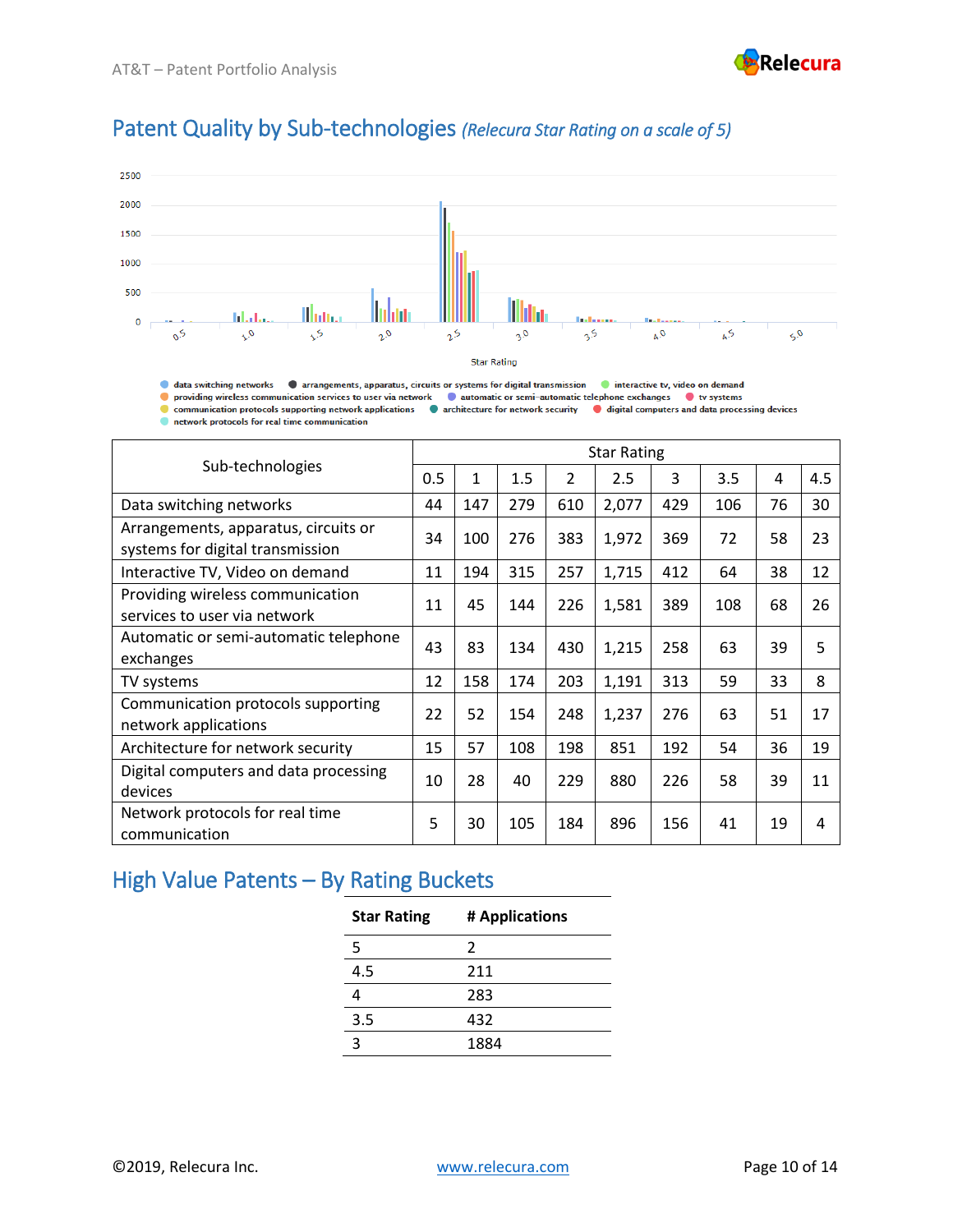

# Taxonomy (*Showing published applications in each category)*



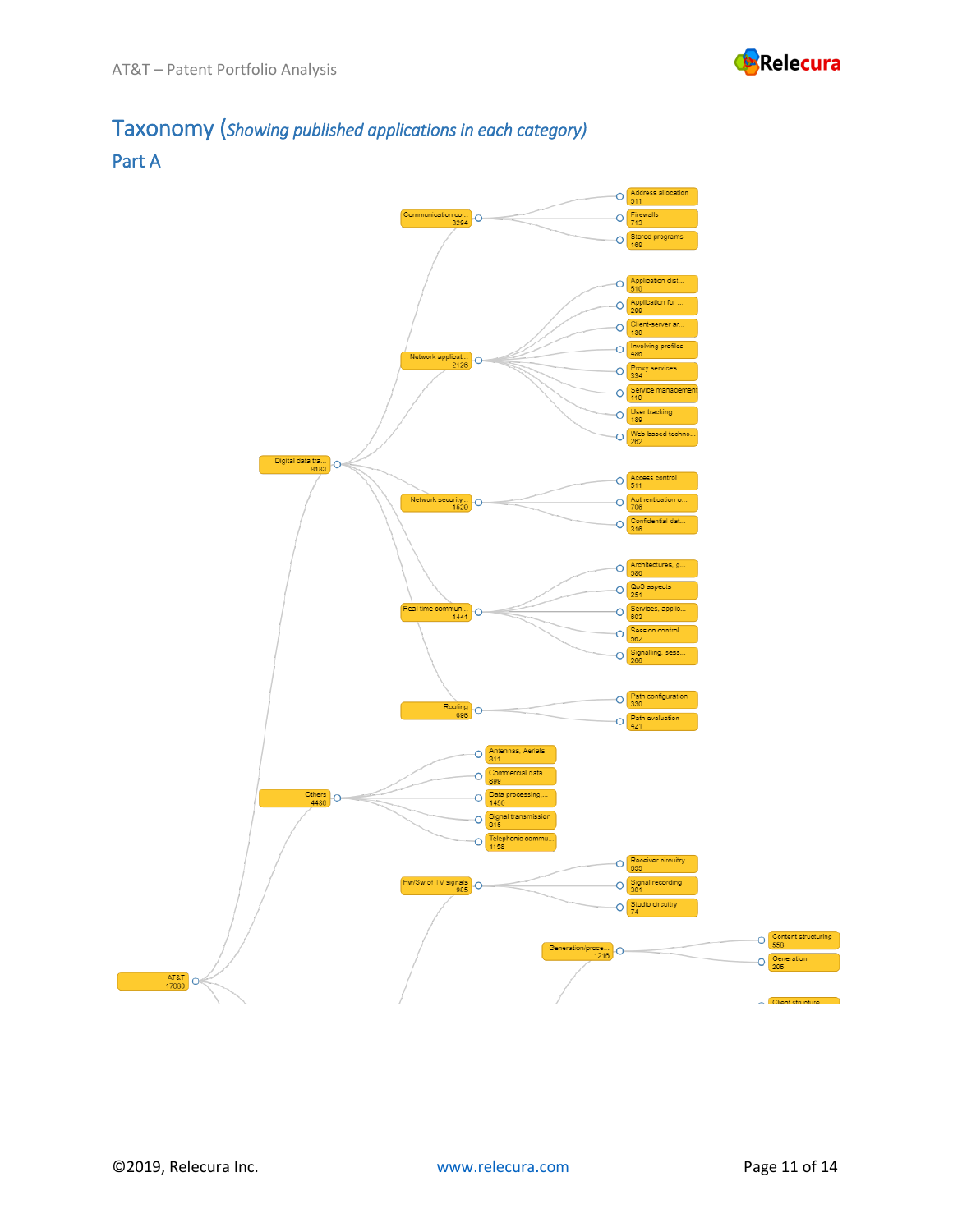

#### Taxonomy (*Showing published applications in each category)*  Part B

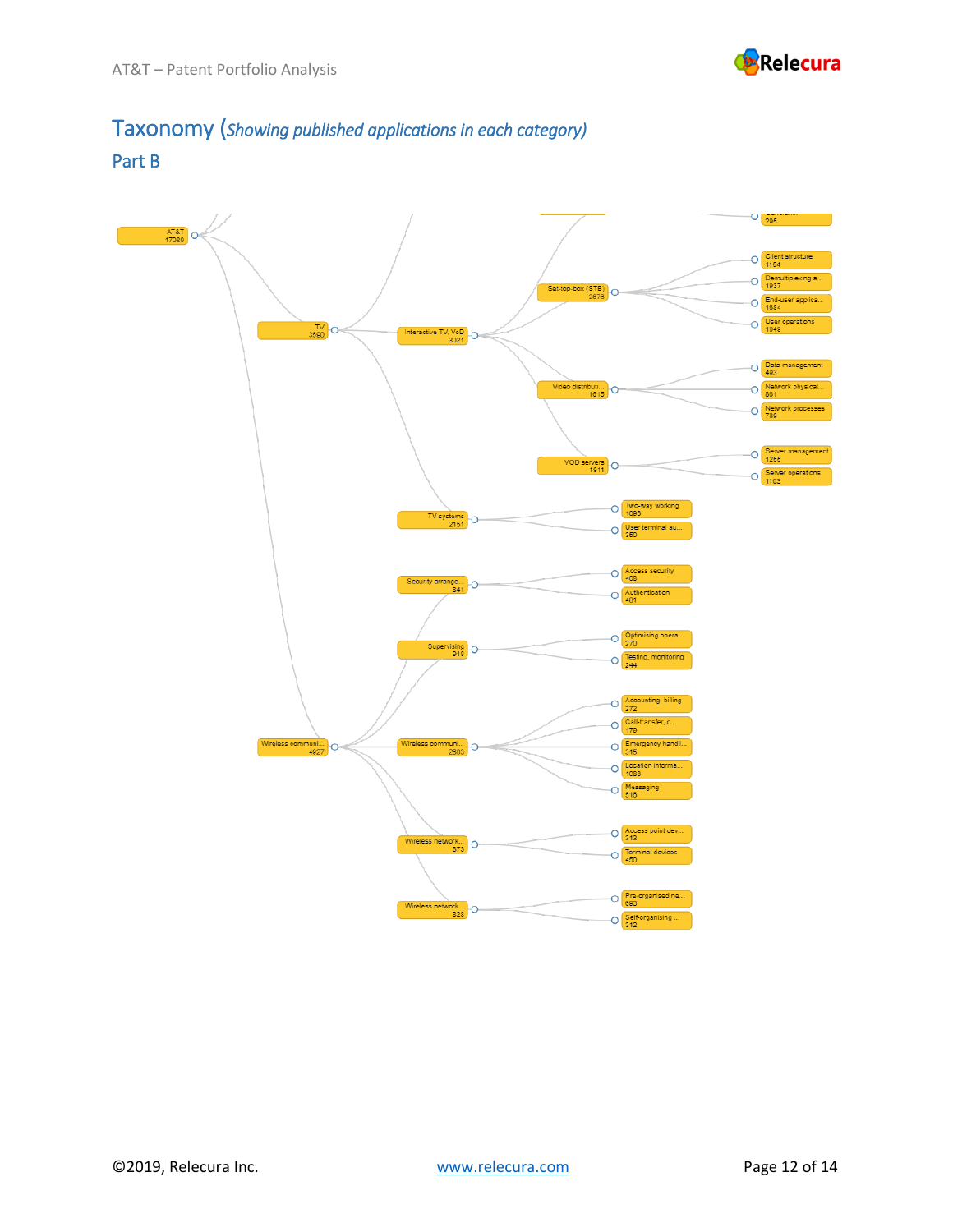

## Competitor Comparison – Category-wise Break-up

#### (# Applications given for color-coded categories)

|                            |                                    |                                                                                        | AT&T                           | Warneı             | AT&T+          |                 | Telecom    |                |                |                | Cable entertainment |                           | <b>Streaming</b>    |           |            |
|----------------------------|------------------------------------|----------------------------------------------------------------------------------------|--------------------------------|--------------------|----------------|-----------------|------------|----------------|----------------|----------------|---------------------|---------------------------|---------------------|-----------|------------|
|                            |                                    | <b>Technology Categories</b>                                                           |                                |                    | Media          | Warner<br>Media | Verizon    | T-Mobile       | Sprint         | Comcast        | Walt<br>Disney      | Charter<br>Communications | Netflix             | Amazon    | Apple      |
|                            |                                    | Address allocation                                                                     |                                | 511                | $\mathsf 0$    | 511             | 250        | 101            | 104            | 133            | 11                  | 45                        | $\overline{7}$      | 293       | 259        |
|                            | Communication<br>control           | <b>Firewalls</b>                                                                       |                                | 713                | 6              | 719             | 353        | 95             | 139            | 102            | 31                  | 54                        | 22                  | 852       | 387        |
|                            |                                    | Stored programs                                                                        |                                | 168                | 5              | 173             | 90         | 11             | 37             | 29             | 12                  | 15                        | 31                  | 556       | 242        |
|                            |                                    | Application distributed                                                                |                                | 510                | 36             | 546             | 198        | 30             | 71             | 125            | 25                  | 23                        | 91                  | 1173      | 610        |
|                            |                                    | across nodes                                                                           |                                |                    |                |                 |            |                |                |                |                     |                           |                     |           |            |
|                            |                                    | Application for user<br>terminal                                                       |                                | 299                | 3              | 302             | 76         | 39             | 38             | 31             | 13                  | $11\,$                    | $\overline{7}$      | 123       | 252        |
|                            | Network                            | Client-server architectures                                                            |                                | 139                | 26             | 165             | 36         | 6              | 8              | 20             | 48                  | $11\,$                    | 20                  | 297       | 88         |
|                            | application<br>protocols           | Involving profiles                                                                     |                                | 486                | 15             | 501             | 143        | 61             | 66             | 46             | 21                  | 17                        | 11                  | 218       | 254        |
|                            |                                    | Proxy services                                                                         |                                | 334                | 30             | 364             | 204        | 48             | 77             | 95             | 8                   | 28                        | 10                  | 470       | 238        |
|                            |                                    | Service management                                                                     |                                | 119                | 23             | 142             | 51         | 20             | 24             | 26             | 3                   | 13                        | 6                   | 131       | 144        |
| Digital data               |                                    | User tracking                                                                          |                                | 189                | $\mathsf 0$    | 189             | 69         | 18             | 20             | 16             | 23                  | $\overline{7}$            | 13                  | 156       | 131        |
| transmission               |                                    | Web-based technologies                                                                 |                                | 262                | 14             | 276             | 96         | 39             | 49             | 53             | 30                  | 26                        | 21                  | 502       | 285        |
|                            |                                    | Access control                                                                         |                                | 511                | 17             | 528             | 234        | 79             | 125            | 125            | 56                  | 53                        | $\,9$               | 614       | 463        |
|                            | Network security                   | Authentication of entities<br>communicating                                            |                                | 706                | 4              | 710             | 263        | 160            | 159            | 103            | 48                  | 57                        | 17                  | 793       | 769        |
|                            | architecture                       | Confidential data                                                                      |                                | 316                | 3              | 319             | 124        | 30             | 42             | 57             | 13                  | 53                        | 26                  | 340       | 245        |
|                            |                                    | exchange                                                                               |                                |                    |                |                 |            |                |                |                |                     |                           |                     |           |            |
|                            |                                    | Architectures, gateways                                                                |                                | 586                | 10             | 596             | 242        | 282            | 110            | 37             | $\mathsf 0$         | 10                        | $\mathsf 0$         | 8         | 121        |
|                            | Real time                          | QoS aspects<br>Services, applications                                                  |                                | 251<br>603         | 4<br>13        | 255<br>616      | 137<br>238 | 50<br>86       | 55<br>73       | 58<br>185      | 22<br>67            | 12<br>95                  | 59<br>71            | 65<br>175 | 101<br>346 |
|                            | communication                      | Session control                                                                        |                                | 562                | $\mathsf 0$    | 562             | 322        | 248            | 133            | 92             | 8                   | 10                        | 13                  | 40        | 279        |
|                            |                                    | Signalling, session                                                                    |                                |                    |                |                 |            |                |                |                |                     |                           |                     |           |            |
|                            |                                    | protocols                                                                              |                                | 266                | $\mathbf 0$    | 266             | 205        | 157            | 75             | 19             | $\mathsf{O}$        | 3                         | $\mathbf 0$         | 3         | 90         |
|                            | Routing                            | Path configuration                                                                     |                                | 330                | 0              | 330             | 139        | 18             | 45             | 22             | 0                   | 14                        | $\overline{4}$      | 235       | 39         |
|                            |                                    | Path evaluation                                                                        |                                | 421                | $\mathsf{O}$   | 421             | 160        | 26             | 55             | 21             | $\mathbf 2$         | 12                        | $\sqrt{4}$          | 145       | 91         |
|                            | Antennas, Aerials                  |                                                                                        |                                | 311                | $\overline{7}$ | 318             | 10         | $\overline{7}$ | 22             | 0              | $\mathbf 2$         | $\mathbf 2$               | $\mathsf 0$         | 81        | 1138       |
|                            | Commercial data<br>computing       |                                                                                        |                                | 899                | 13             | 912             | 480        | 72             | 202            | 52             | 146                 | 11                        | 34                  | 2547      | 1153       |
|                            | Data processing,                   |                                                                                        |                                |                    |                |                 |            |                |                |                |                     |                           |                     |           |            |
| Others                     | storage                            |                                                                                        |                                | 1450               | 122            | 1572            | 738        | 141            | 336            | 136            | 566                 | 12                        | 55                  | 5247      | 16006      |
|                            | Signal                             |                                                                                        |                                | 815                | $\overline{2}$ | 817             | 136        | 26             | 116            | $\overline{2}$ | 15                  | 13                        | $\mathsf 0$         | 86        | 1284       |
|                            | transmission                       |                                                                                        |                                |                    |                |                 |            |                |                |                |                     |                           |                     |           |            |
|                            | <b>Telephonic</b><br>communication |                                                                                        |                                | 1158               |                | 1158            | 375        | 132            | 297            | 13             | 10                  | 13                        | $\mathsf 0$         | 226       | 2614       |
|                            |                                    | Receiver circuitry                                                                     |                                | 655                | 51             | 706             | 191        | 3              | 16             | 228            | 99                  | 122                       | 18                  | 52        | 267        |
|                            | Hw/Sw of TV<br>signals             | Signal recording                                                                       |                                | 301                | 102            | 403             | 102        | 9              | 5              | 96             | 94                  | 85                        | 32                  | 69        | 365        |
|                            |                                    | Studio circuitry                                                                       |                                | 74                 | 46             | 120             | 54         | $\mathbf 2$    | $\mathsf 3$    | 21             | 126                 | $\,$ 1                    | $\overline{7}$      | 262       | 1413       |
|                            |                                    | Generation/processing of                                                               | Content structuring            | 55                 | 86             | 644             | 142        | 11             | 11             | 341            | 122                 | 131                       | 76                  | 89        | 234        |
|                            |                                    | content                                                                                | Generation                     | 295                | 59             | 354             | 79         | $\sqrt{4}$     | $\overline{7}$ | 196            | 99                  | 81                        | 23                  | 58        | 129        |
|                            |                                    | Client structure<br>Demultiplexing<br>additional data<br>Set-top-box (STB)<br>End-user | $11\overline{b}4$              | 71                 | 1225           | 239             | 17         | 43             | 256            | 141            | 235                 | 31                        | 63                  | 433       |            |
|                            |                                    |                                                                                        |                                | 1937               | 162            | 2099            | 466        | 39             | 42             | 752            | 280                 | 428                       | 151                 | 194       | 782        |
|                            | Interactive TV,                    |                                                                                        | applications                   | 1684               | 157            | 1841            | 465        | 11             | 55             | 598            | 189                 | 366                       | 75                  | 160       | 438        |
| TV                         | VoD                                |                                                                                        | User operations                | $10$ <sup>49</sup> | 110            | 1159            | 224        | $\overline{7}$ | 25             | 409            | 142                 | 241                       | 100                 | 95        | 170        |
|                            |                                    |                                                                                        | Data management                | 493                | 37             | 530             | 138        | $\mathbf 1$    | 16             | 311            | 20                  | 204                       | 42                  | 46        | 126        |
|                            |                                    | Video distribution signal                                                              | Network physical               | 861                | 35             | 896             | 72         | 23             | 31             | 130            | 23                  | 227                       | 39                  | 20        | 51         |
|                            |                                    | control                                                                                | structure<br>Network processes | 78P                | 33             | 822             | 115        | 5              | 26             | 260            | 46                  | 243                       | 61                  | 45        | 152        |
|                            |                                    |                                                                                        | Server management              | 1255               | 137            | 1392            | 316        | 4              | 43             | 562            | 154                 | 435                       | 113                 | 154       | 219        |
|                            |                                    | <b>VOD</b> servers                                                                     | Server operations              | 110 <sub>b</sub>   | 109            | 1212            | 273        | 39             | 39             | 681            | 175                 | 381                       | 150                 | 165       | 276        |
|                            |                                    | Two-way working                                                                        |                                | 1096               | 54             | 1150            | 239        | 10             | 38             | 404            | 88                  | 354                       | 22                  | 41        | 132        |
|                            | TV systems                         | User terminal                                                                          |                                | 350                | 17             | 367             | 25         | 0              | 6              | 115            | 16                  | 23                        | $\mathsf 0$         | 12        | 52         |
|                            |                                    | authorization                                                                          |                                |                    | Z              |                 |            |                |                |                |                     |                           |                     |           |            |
|                            | Security<br>arrangements           | Access security<br>Authentication                                                      |                                | 408<br>481         | $\mathsf 0$    | 410<br>481      | 64<br>140  | 133<br>154     | 155<br>160     | 24<br>26       | 8                   | 17<br>36                  | $\overline{a}$<br>9 | 65<br>136 | 379<br>717 |
|                            |                                    | Optimising operational                                                                 |                                |                    |                |                 |            |                |                |                | 5                   |                           |                     |           |            |
|                            | Supervising                        | condition                                                                              |                                | 270                | $\mathbf 0$    | 270             | 40         | 90             | 133            | 81             | $\mathsf{O}$        | 14                        | $\pmb{0}$           | 10        | 218        |
|                            |                                    | Testing, monitoring                                                                    |                                | 244                | $\mathsf{O}$   | 244             | 60         | 87             | 77             | 42             | $\mathsf{O}$        | 12                        | $\mathbf 0$         | 19        | 234        |
|                            |                                    | Accounting, billing                                                                    |                                | 272                | $\mathsf{O}$   | 272             | 76         | 155            | 74             | 0              | $\mathbf{1}$        | 4                         | 0                   | 12        | 62         |
| Wireless                   | Wireless                           | Call-transfer, call-hold                                                               |                                | 179                | $\mathbf 0$    | 179             | 46         | 88             | $41\,$         | 12             | $\mathbf 0$         | $\mathbf 1$               | $\pmb{0}$           | 3         | 124        |
| communicati<br>on networks | communication                      | <b>Emergency handling</b><br>services                                                  |                                | 315                | 0              | 315             | 68         | 96             | 66             | 19             | 4                   | 3                         | 0                   | 9         | 78         |
|                            | services                           | Location information                                                                   |                                | 1083               | 3              | 1086            | 245        | 183            | 249            | 67             | 33                  | 23                        | $\mathsf 0$         | 225       | 1029       |
|                            |                                    | Messaging                                                                              |                                | 516                | $\mathbf 1$    | 517             | 110        | 218            | 122            | 22             | 10                  | $\mathsf S$               | $\pmb{0}$           | 32        | 305        |
|                            | Wireless network                   | Access point devices                                                                   |                                | 313                | $\mathsf{O}$   | 313             | 34         | 90             | 176            | 143            | $\mathsf{O}$        | 17                        | 0                   | 17        | 351        |
|                            |                                    |                                                                                        |                                |                    |                |                 |            |                |                |                |                     | $11\,$                    | 0                   | 50        | 1455       |
|                            | devices                            | Terminal devices                                                                       |                                | 450                | $\mathsf{O}$   | 450             | 91         | 211            | 277            | 80             | 15                  |                           |                     |           |            |
|                            | Wireless network<br>topologies     | Pre-organised networks                                                                 |                                | 693                | $\pmb{0}$      | 693             | 103        | 161            | 214            | 54             | 15                  | 58                        | $\pmb{0}$           | 47        | 861        |